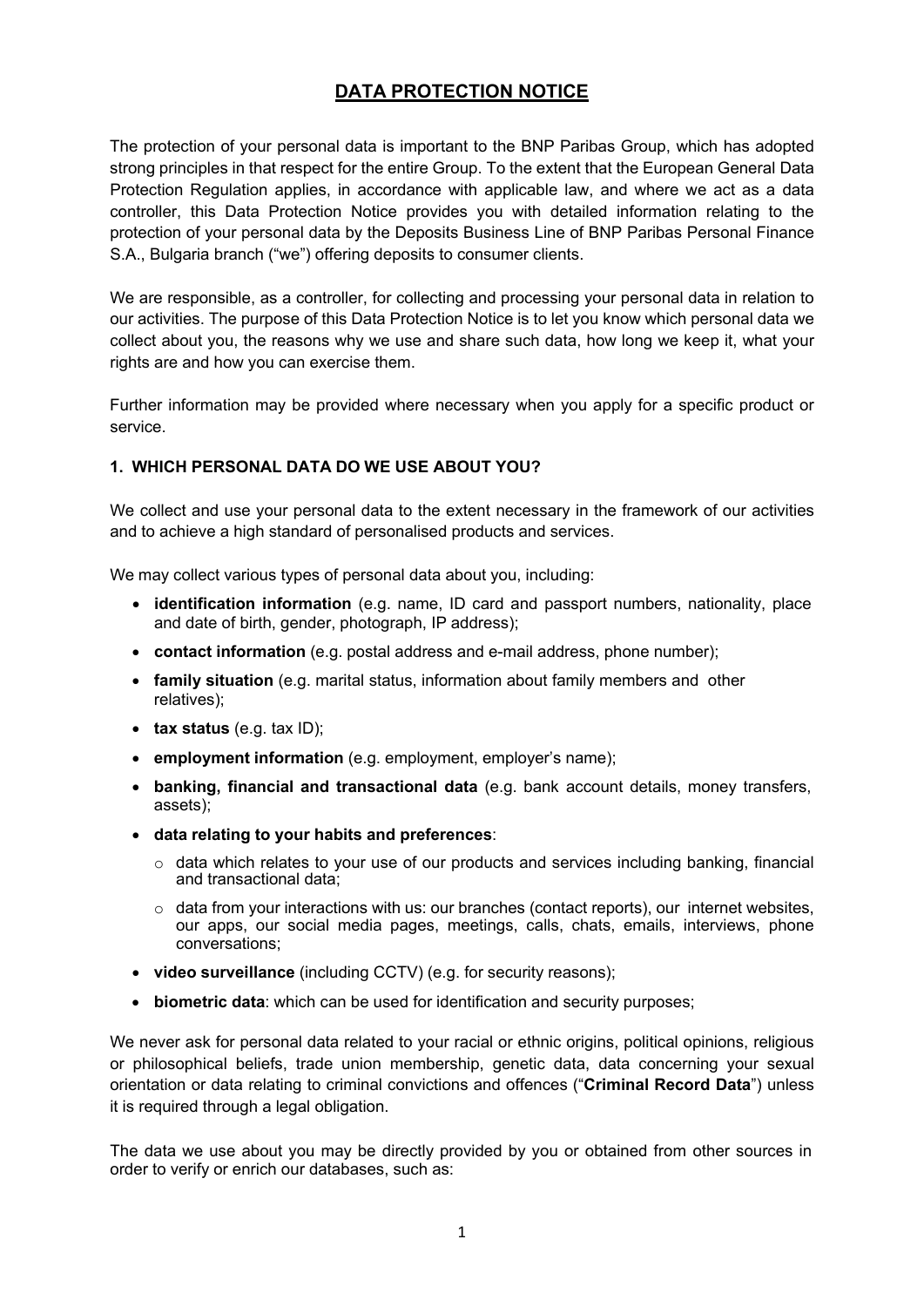- publications/databases made available by official authorities (e.g. the official journal);
- our corporate clients or service providers;
- websites/social media pages containing information made public by you (e.g. your own website or social media); and
- databases made publicly available by third parties.

# **2. SPECIFIC CASES OF PERSONAL DATA COLLECTION, INCLUDING INDIRECT COLLECTION**

In certain circumstances, we may collect and use personal data of individuals with whom we have, could have, or previously had, a direct relationship such as:

- visitors to our websites;
- prospective or existing clients; or
- attendees of our events.

# **3. WHY AND ON WHICH BASIS DO WE USE YOUR PERSONAL DATA?**

### **a. To comply with our legal and regulatory obligations**

We use your personal data to comply with various legal and regulatory obligations, including:

- banking and financial regulations in compliance with which we:
	- o set up security measures in order to prevent abuse and fraud;
	- o monitor and report risks that institutions could incur;
	- $\circ$  record, when necessary, phone calls, chats, email, etc<sup>1</sup>; and
	- $\circ$  reply to an official request from a duly authorised public or judicial authority.
- prevention of money-laundering and financing of terrorism;
- compliance with legislation relating to sanctions and embargoes; and
- fight against tax fraud and fulfilment of tax control and notification obligations.

# **b. To perform a contract with you or to take steps at your request before entering into a contract**

We use your personal data to enter into and perform our contracts, including to:

- provide you with information regarding our products and services;
- assist you and answer your requests;
- evaluate if we can offer you a product or service and under which conditions;

### **c. To fulfil our legitimate interest**

<span id="page-1-0"></span><sup>&</sup>lt;sup>1</sup> We will only record or monitor communications to the extent permitted, and subject to any conditions applied, by applicable law (including any requirement to obtain your prior consent to such recording).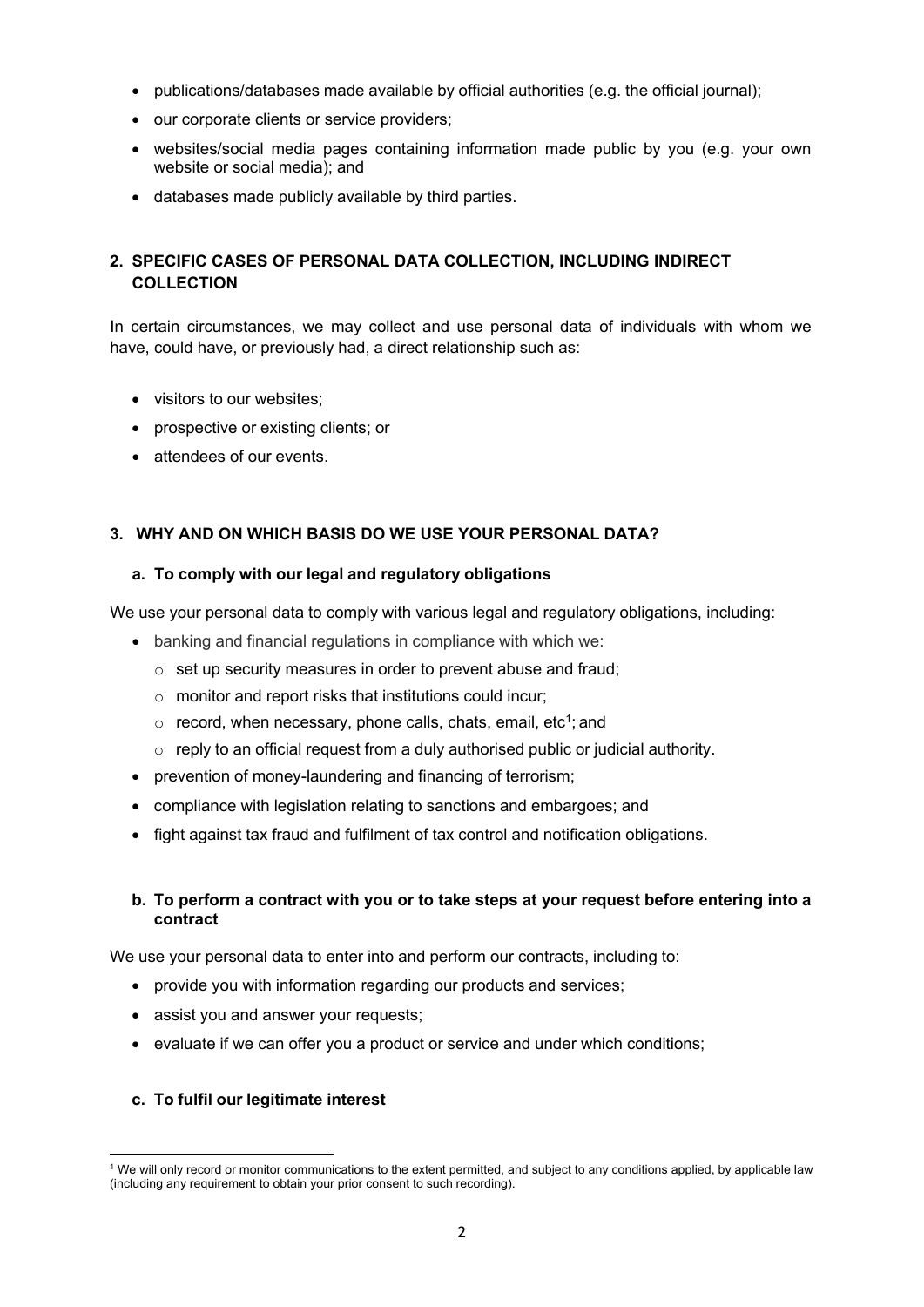We use your personal data in order to deploy and develop our products or services, to improve our risk management and to defend our legal rights, including:

- proof of transactions;
- fraud prevention;
- IT management, including infrastructure management (e.g. shared platforms) & business continuity and IT security;
- establishing aggregated statistics, tests and models, for research and development, inorder to improve the risk management of our group of companies or in order to improve existing products and services or create new ones;
- training of our personnel by recording phone calls to our call centres;
- personalising our offering to you:
	- o improving the quality of our banking products or services;
	- $\circ$  advertising products or services that match with your circumstances and profile which may be achieved by:
		- − segmenting our prospects and clients;
		- − analysing your habits and preferences in the various channels (visits to our branches, emails or messages, visits to our website, etc.); and
		- − monitoring transactions to identify those which deviate from your normal routine

Your data may be aggregated into anonymised statistics, which may be offered to our professional clients to assist them in developing their business. In this case your personal datawill never be disclosed and those receiving these anonymised statistics will be unable to ascertain your identity.

#### **d. To respect your choice if we request your consent for specific processing**

In some cases we require your consent to process your data, for example:

- where the processing in section 3 above leads to automated decision-making, which produces legal effects or which significantly affects you. At that point, we will inform you separately about the logic involved, as well as the significance and the envisaged consequences of such processing; and
- if we need to carry out further processing for purposes other than those above in section 3, we will inform you and, where necessary, obtain your consent.

### **4. WHO DO WE SHARE YOUR PERSONAL DATA WITH?**

In order to fulfill the aforementioned purposes, but subject to applicable law relating to information sharing, we only disclose your personal data to:

- BNP Paribas group entities (e.g. so that you may benefit from our full range of group products and services); If you are a client of our Deposit Business line, this would include, for example, personal data being accessed and/or stored in jurisdictions within the EEA: where the applicable IT infrastructure is deployed and in which and through which transactions are effected.
- Service providers which perform services on our behalf;
- Independent agents, intermediaries or brokers, banking and specialised partners, with which we have a regular relationship;
- Financial, taxation, regulatory or judicial authorities, state agencies or public bodies, upon request and to the extent permitted by law;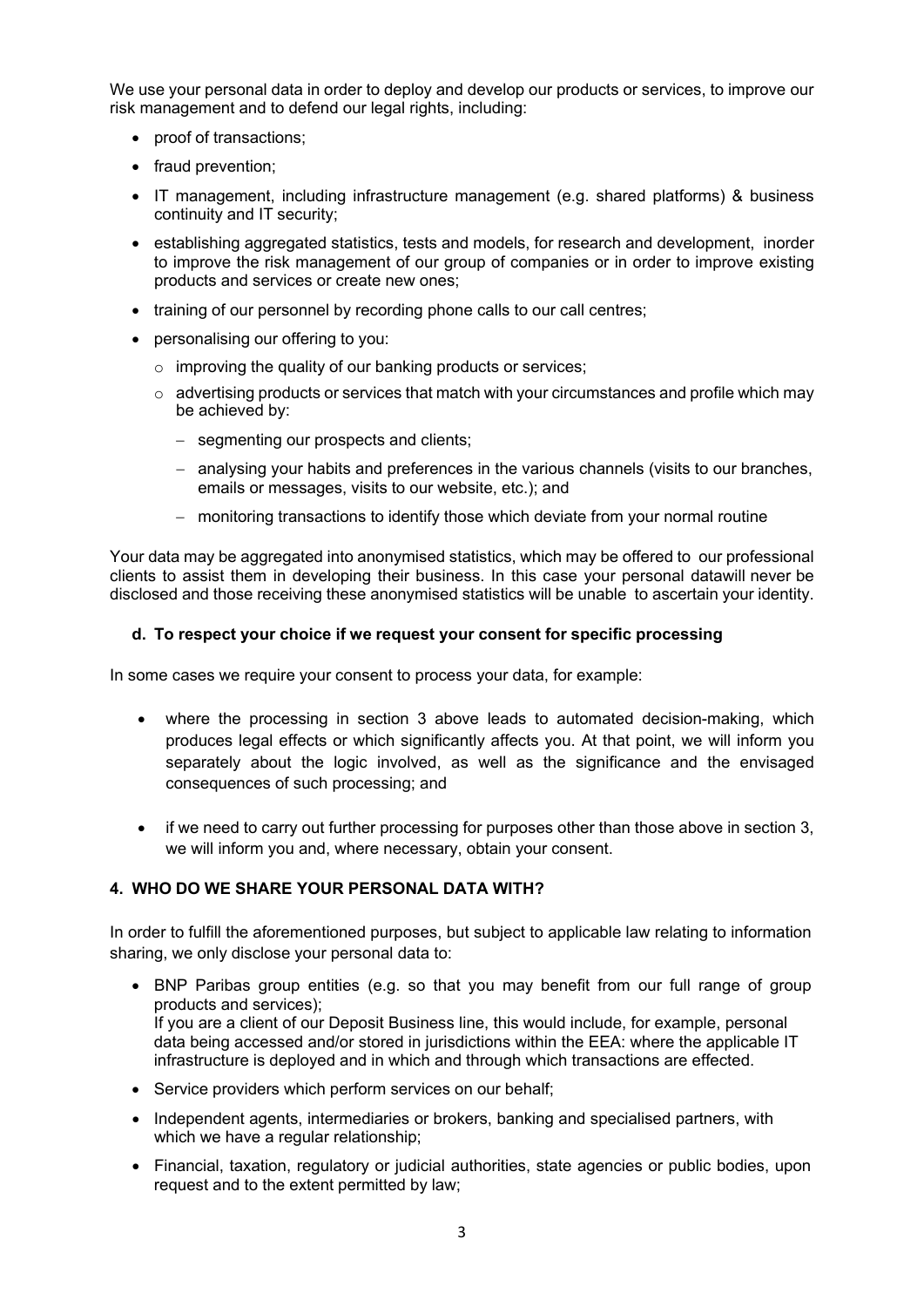- Certain regulated professionals such as lawyers, notaries or auditors; and
- To fraud prevention agencies ('FPAs') in order to check the identity of the client or individuals or to investigate or prevent money laundering, fraud or other illegal activity;

# **5. HOW LONG DO WE KEEP YOUR PERSONAL DATA FOR?**

We will retain your personal data for the longer of: (i) the period required by applicable law; or (ii) such other period necessary for us to meet our operational obligations, such as: proper account maintenance, facilitating client relationship management, and responding to legal claims or regulatory requests. Most personal data collected in relation to a specified client is kept for the duration of the contractual relationship with such client plus a specified number of years after the end of the contractual relationship or as otherwise required by applicable law. If you would like further information on the period for which your personal data will be stored or the criteria used to determine that period please contact us at the address given under section 8 below.

# **6. WHAT ARE YOUR RIGHTS AND HOW CAN YOU EXERCISE THEM?**

In accordance with applicable regulations, you have the following rights:

- To **access**: you can obtain information relating to the processing of your personal data, and a copy of such personal data.
- To **rectify**: where you consider that your personal data is inaccurate or incomplete, you can require that such personal data be modified accordingly.
- To **erase**: you can require the deletion of your personal data, to the extent permitted by law.
- To **restrict**: you can request the restriction of the processing of your personal data.
- To **object**: you can object to the processing of your personal data, on grounds relating to your particular situation. You have the absolute right to object to the processing of your personal data for direct marketing purposes, which includes profiling related to such direct marketing.
- To **withdraw your consent**: where you have given your consent for the processing of your personal data, you have the right to withdraw your consent at any time.
- To **data portability**: where legally applicable, you have the right to have the personal data you have provided to us be returned to you or, where technically feasible, transferred to a third party.

If you require further information, or if you wish to exercise the rights listed above, please send a letter or e-mail to the address set out in section 8 below.

In accordance with applicable regulation, in addition to your rights above you are also entitled to lodge a complaint with the Personal Data Protection Commission in Bulgaria, Sofia 1592, address: 2 "Prof. Tzvetan Lazarov" str.

### **7. HOW CAN YOU KEEP UP WITH CHANGES TO THIS DATA PROTECTION NOTICE?**

In a world of technological change, we may need to update this Data Protection Notice from time to time.